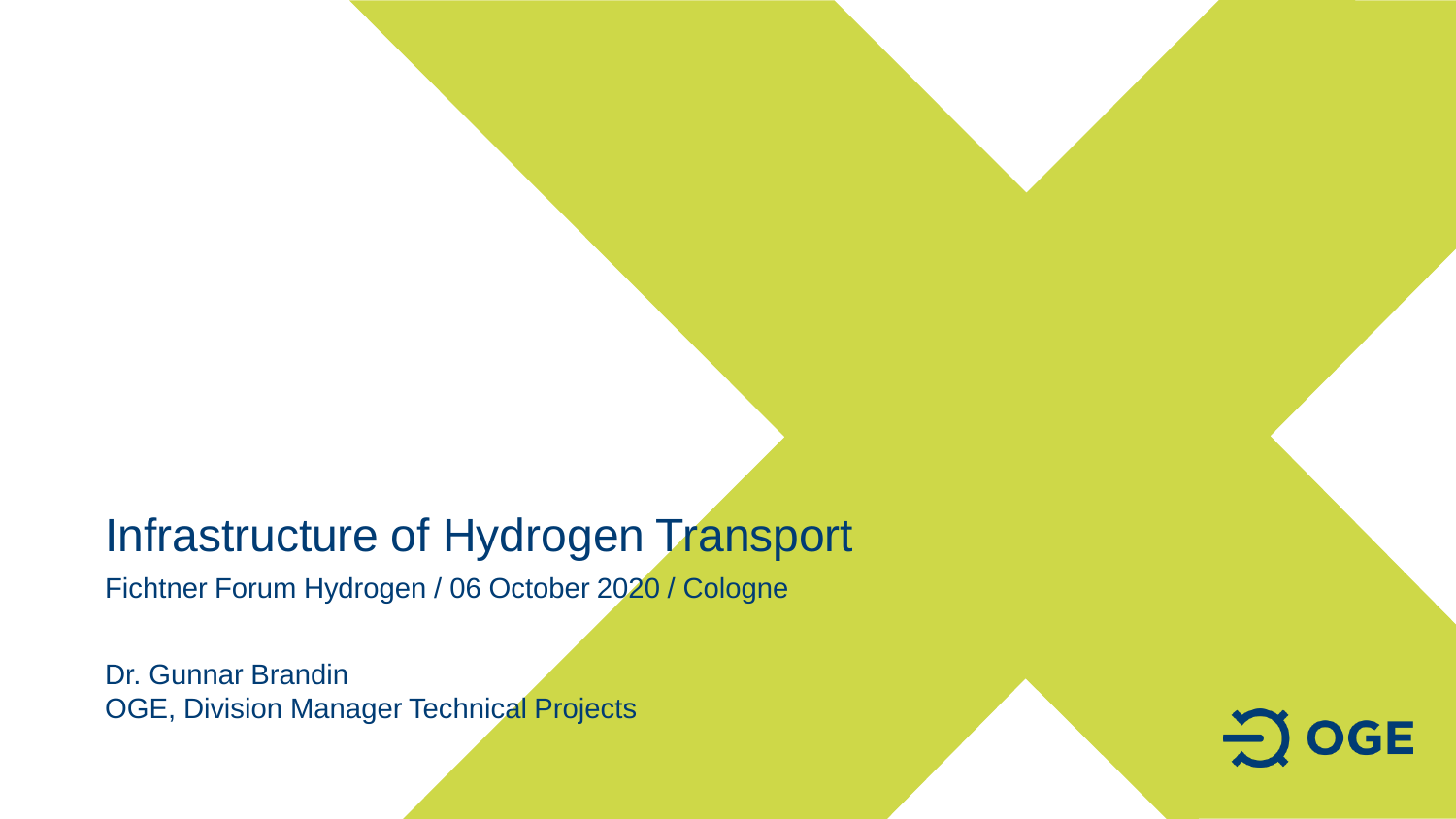**Agenda What will we discuss in the next 20 Minutes?**

- Who is OGE?
- II. What has to be done to reach the climate targets?
- III. What is OGE doing to support the climate targets?
- IV. Q&A



https://pixabay.com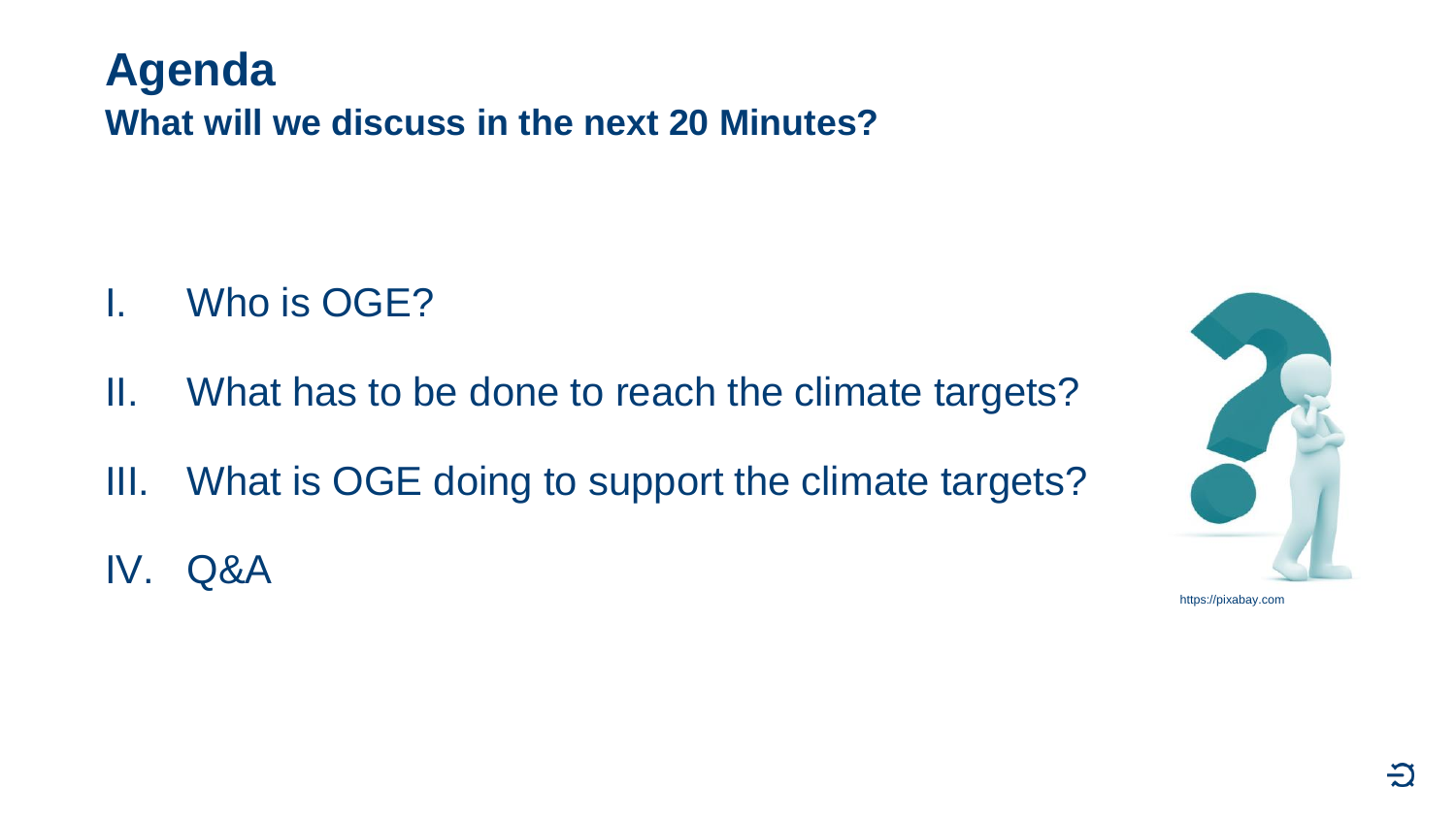## **Who is OGE?**

#### **One of Europe's leading gas transmission system operators**

- Sole responsibility for the **Operation, Control, Expansion and Marketing** of the company's pipeline network
- Approx. **12,000 km** of pipelines
- **27** compressor stations equipped with **98** compressor units with a total capacity of approx. 1,000 MW
- **17** border-crossing points and approx. **1,000** exit points
- More than **450** German and European customers

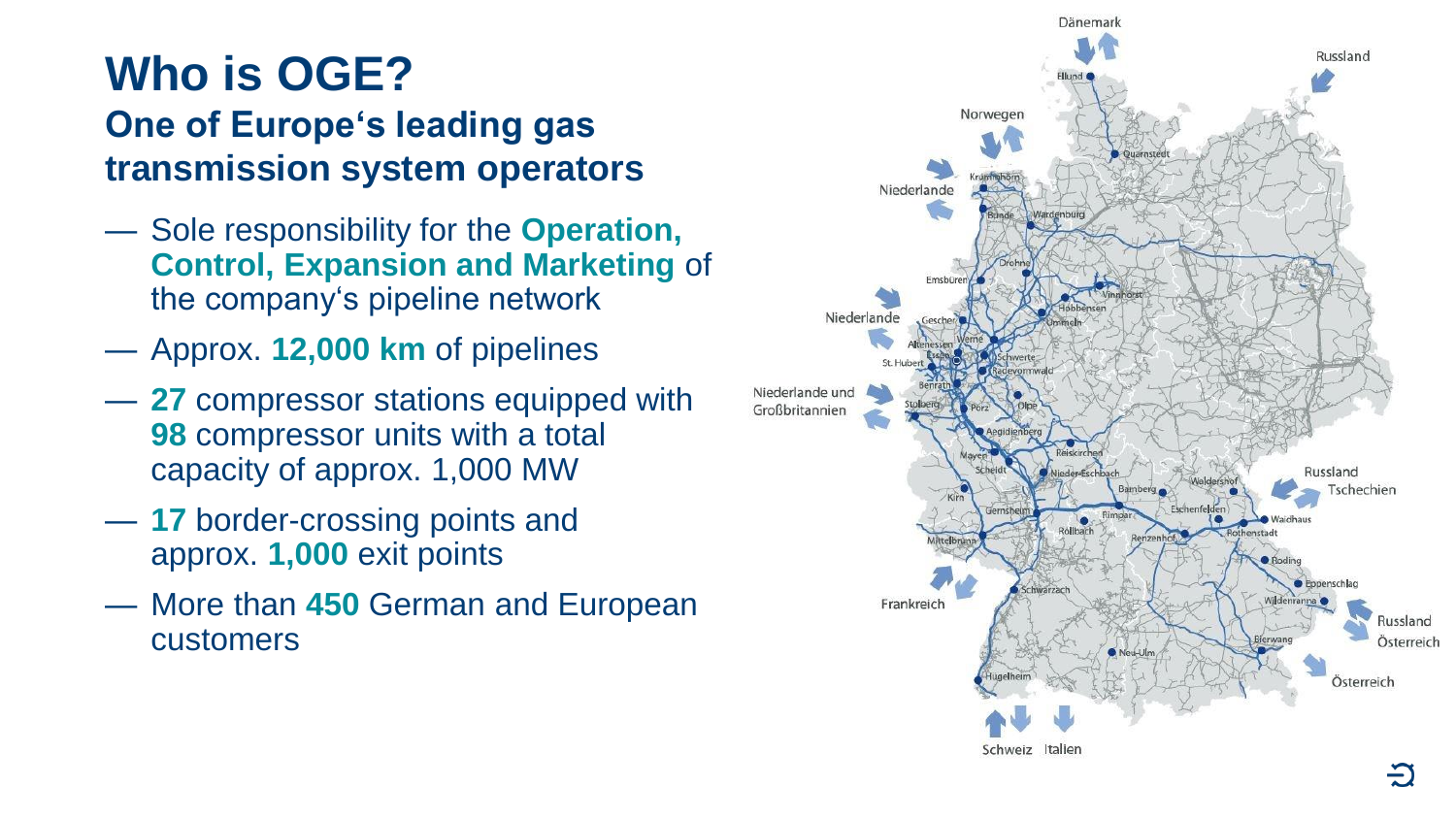## **What has to be done to reach the climate targets?**

**Diverging renewable generation and consumption is the major challenge for the energy transition**



- Calculable base load
- − Generation = **Consumption**
- Little storage or transportation need



- − Volatile production
- − Generation ≠ **Consumption**
- − High storage and transportation need

using  $H<sub>2</sub>$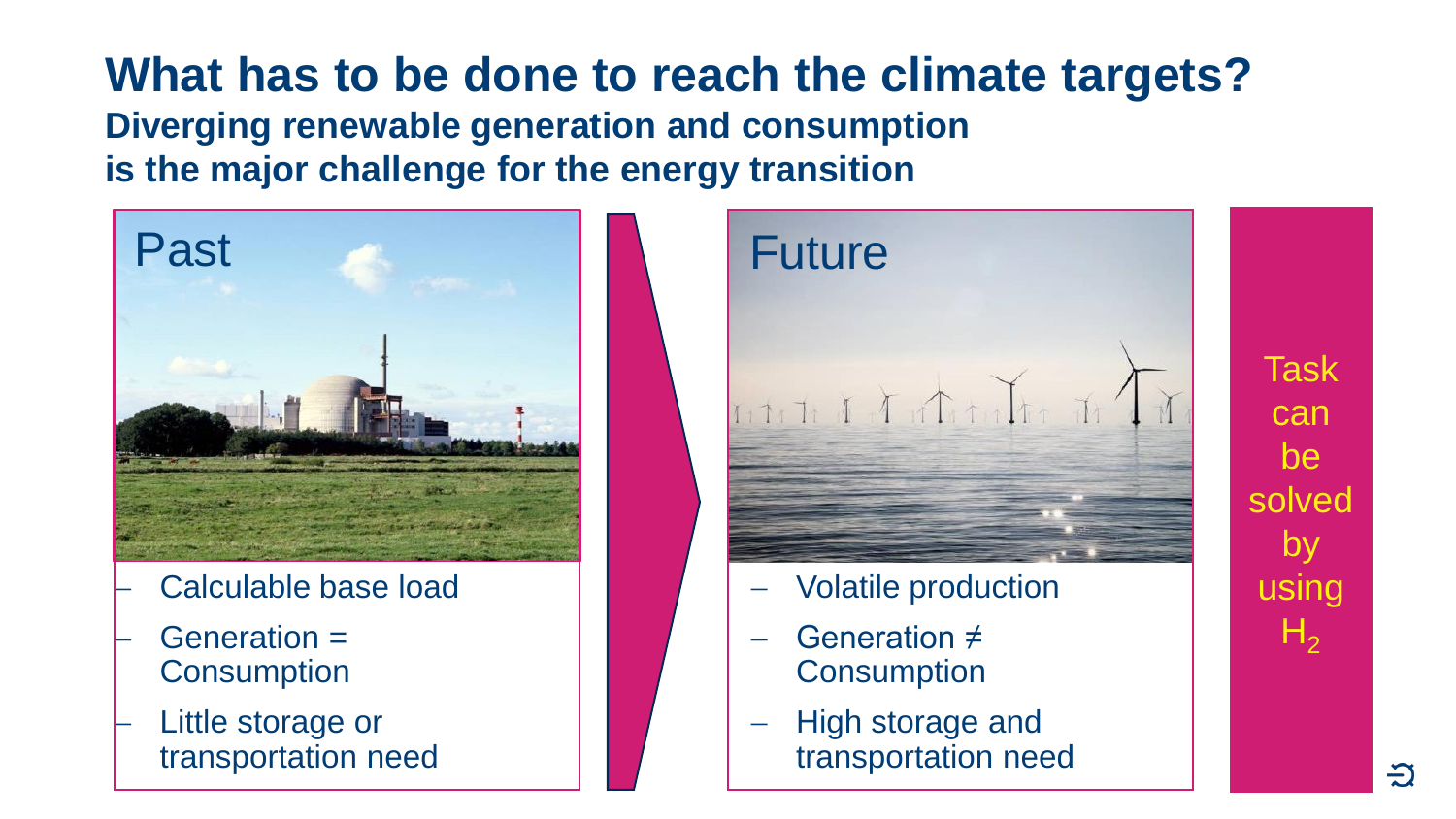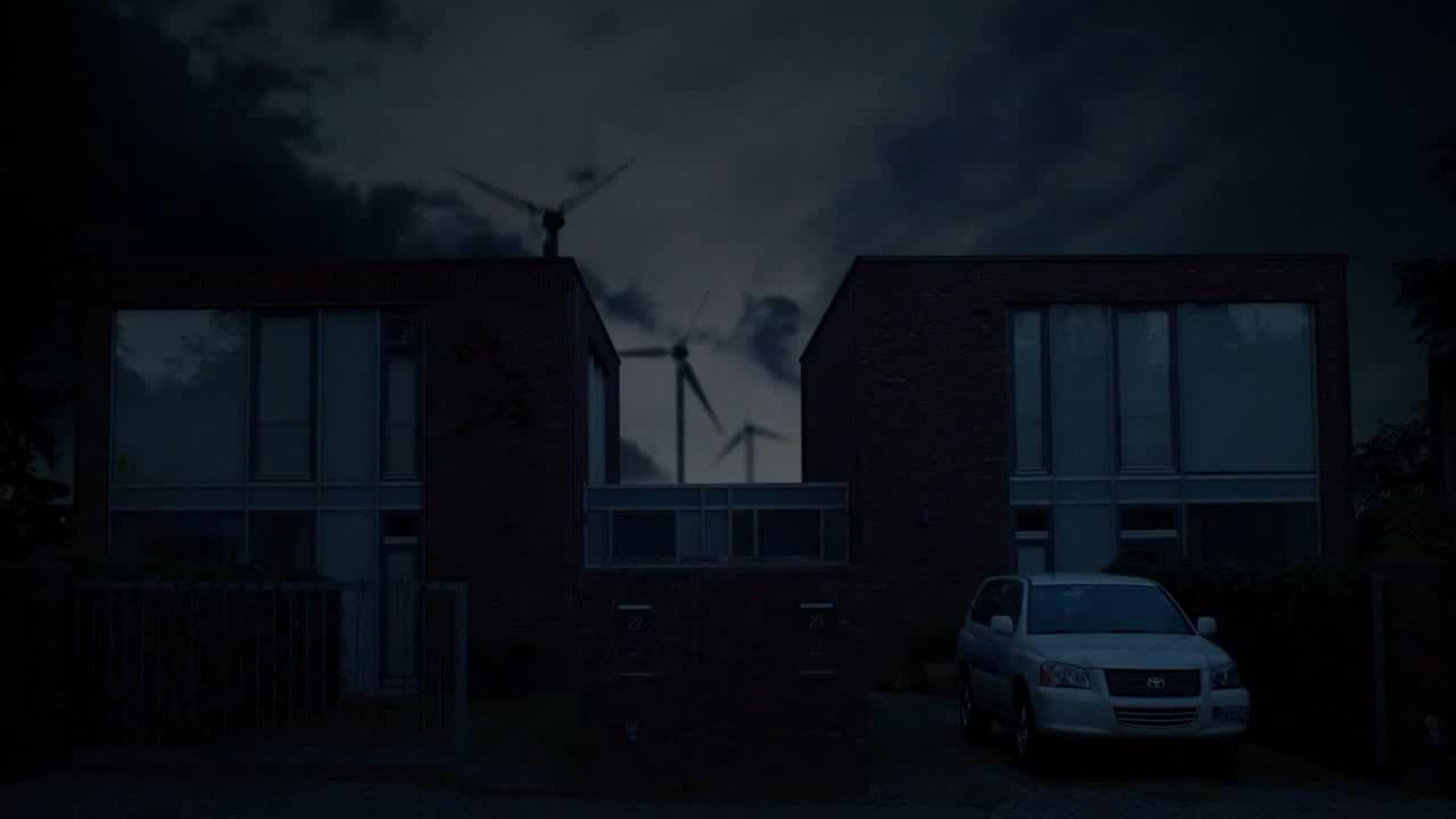#### **"European Hydrogen Backbone" Cost-effective long-distance H2 transport is possible**

- **Dedicated hydrogen transport infrastructure**, connecting supply and demand
- **2030: 6,800 km** pipeline network connecting hydrogen valleys
- 2040: stretching into all directions with a length of about **23,000 km**
- Based on using **75% repurposed** natural gas pipelines connected to **25% newly built** dedicated hydrogen pipelines

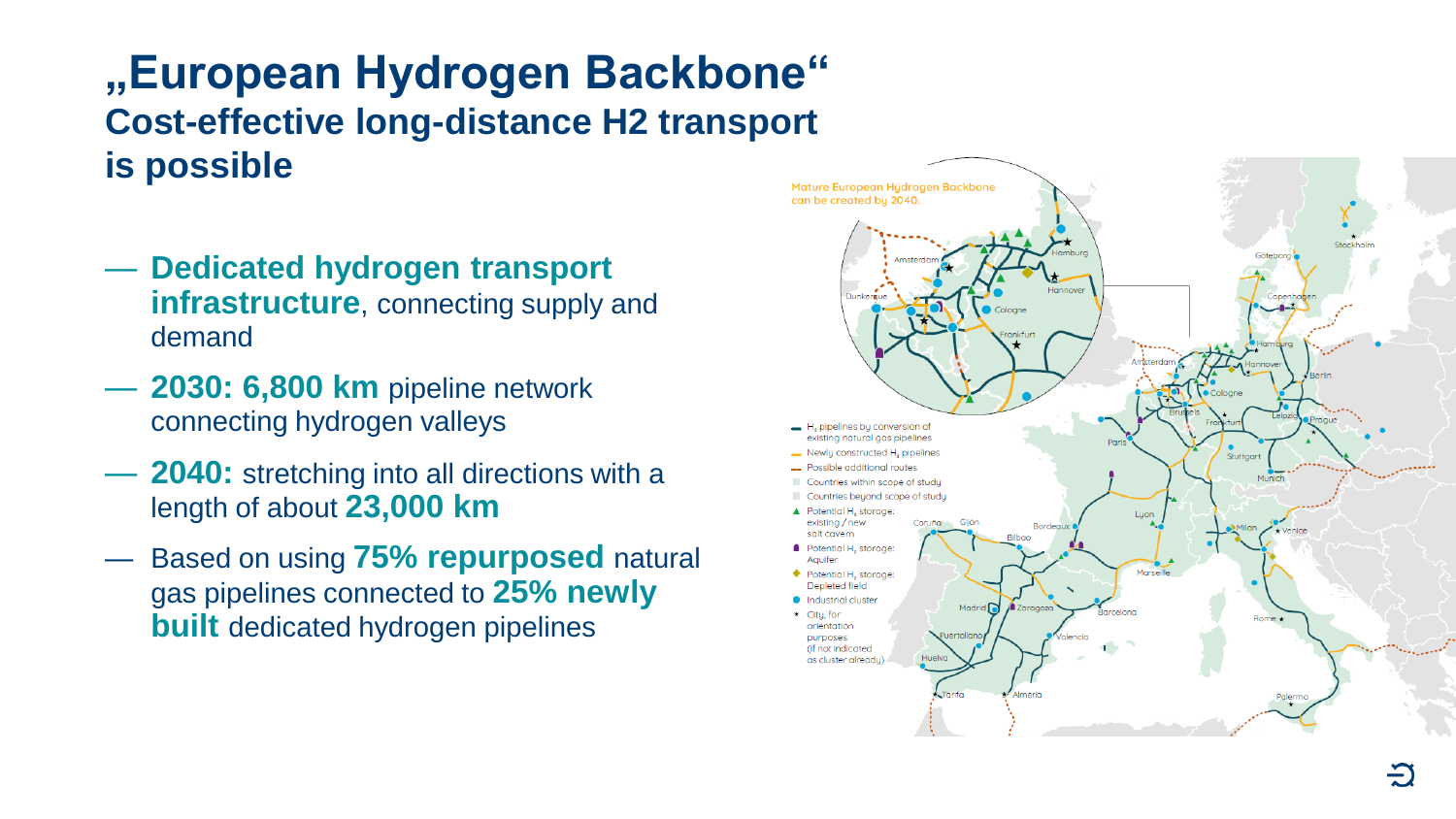#### **What is OGE doing to support the climate targets? Connecting sources and sinks with H2 infrastructure**

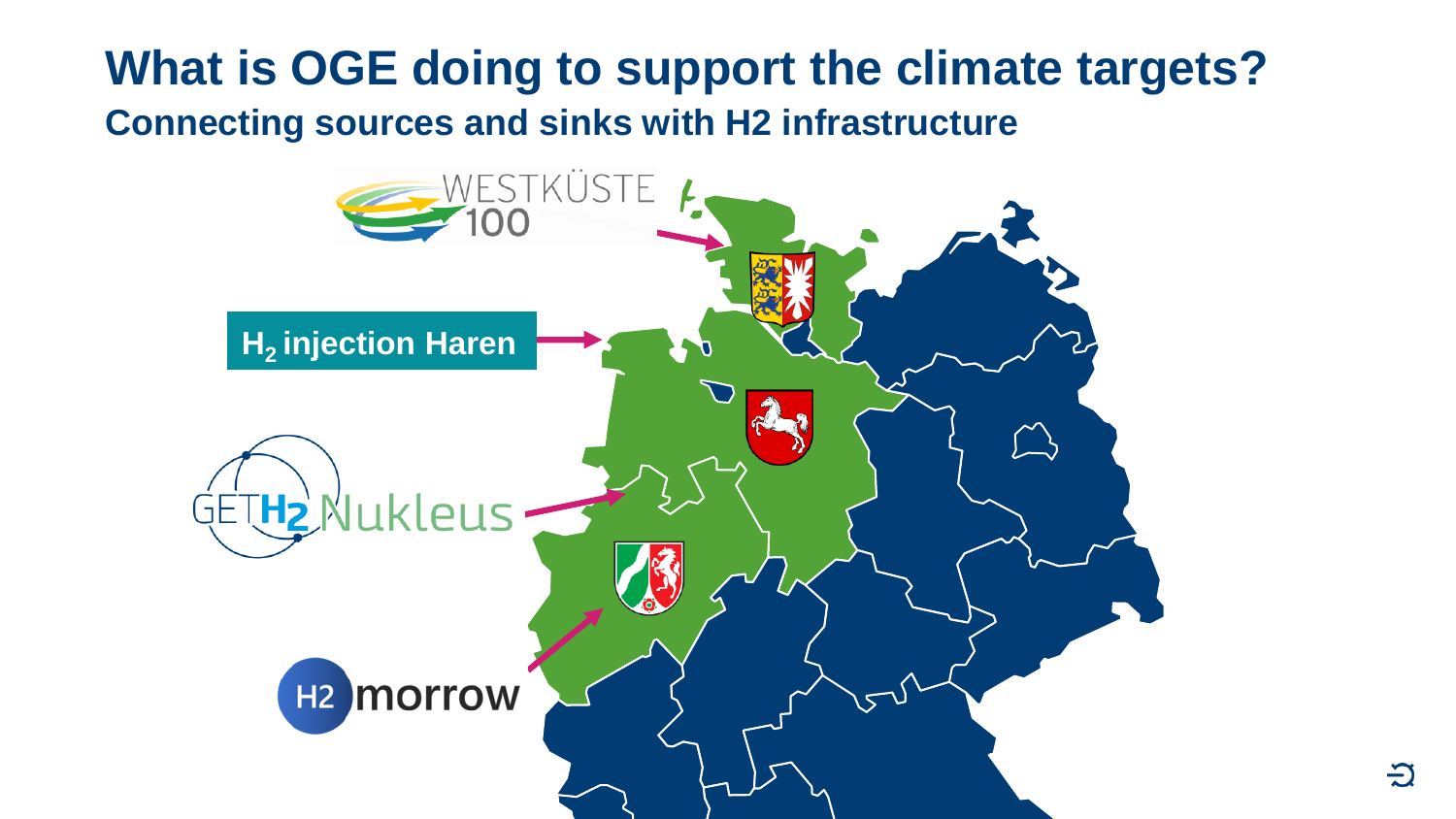### **How will H2 injection looks like? "Bürgerwindpark Fehndorf"**

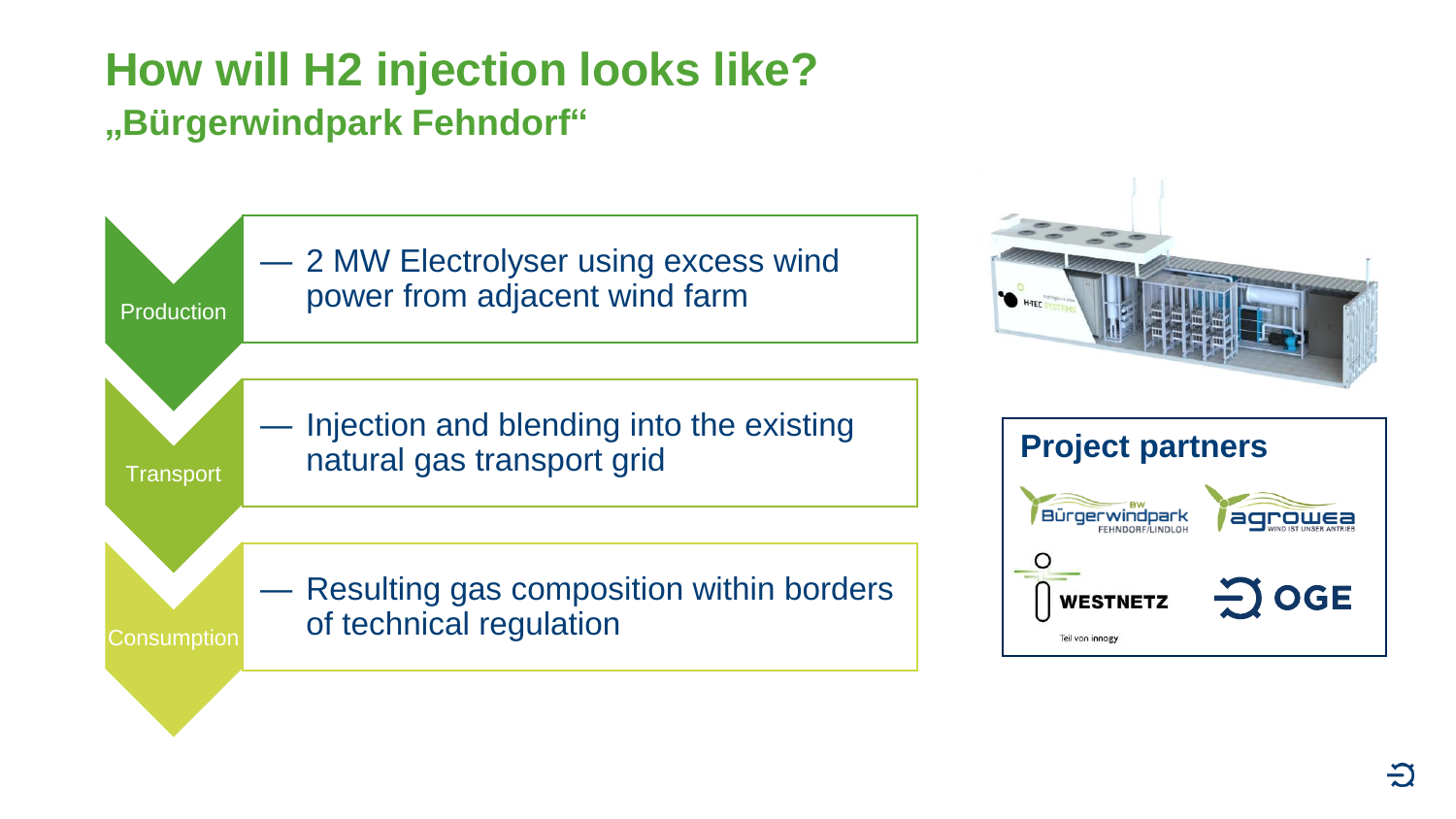## **How are we going on holiday in a sustainable future? Westküste 100 shows sector coupling with all possible elements**

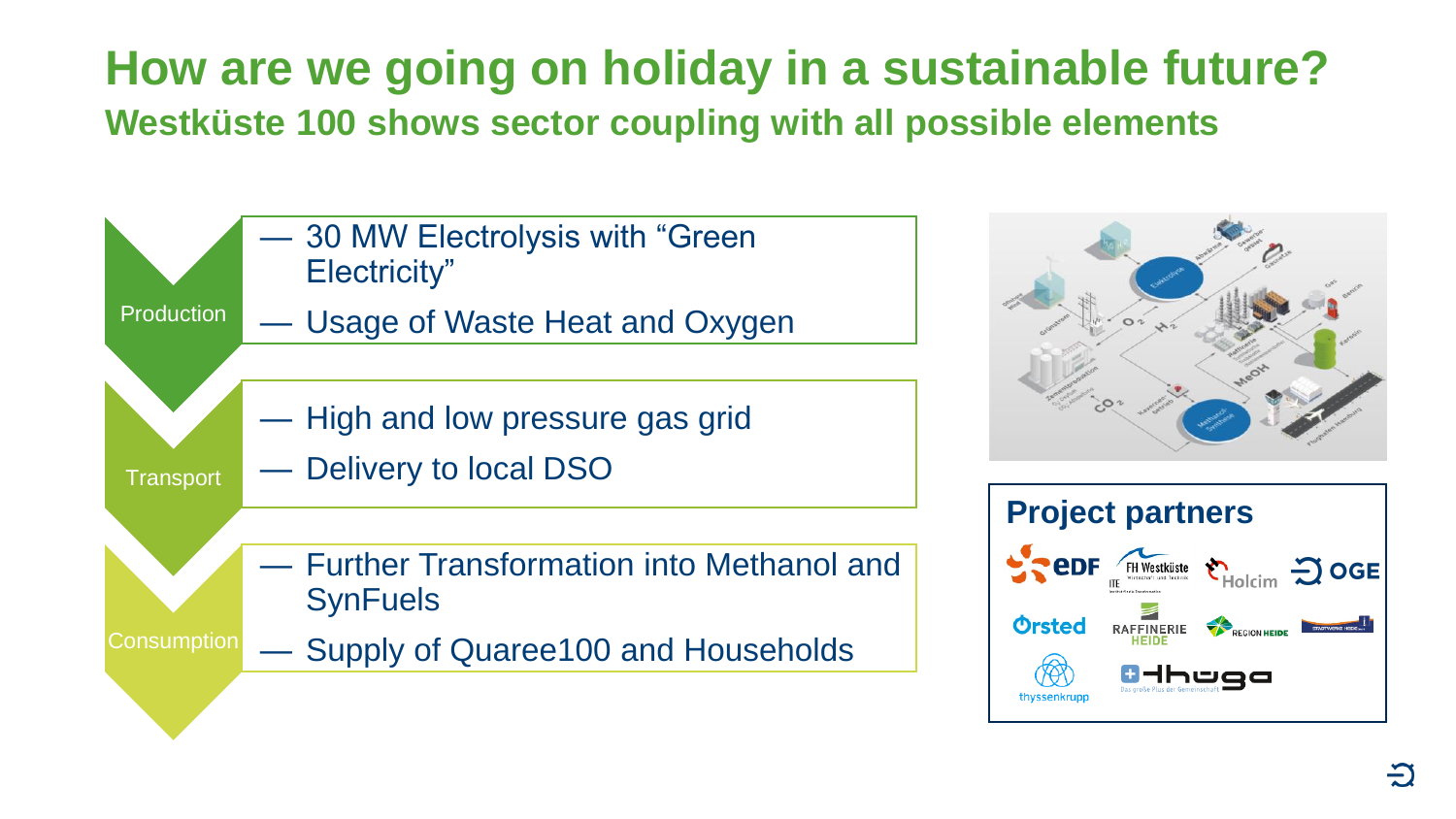## **How are we going to produce sustainable products? GET H<sup>2</sup> Nukleus enables H<sup>2</sup> for the Ruhr Area**



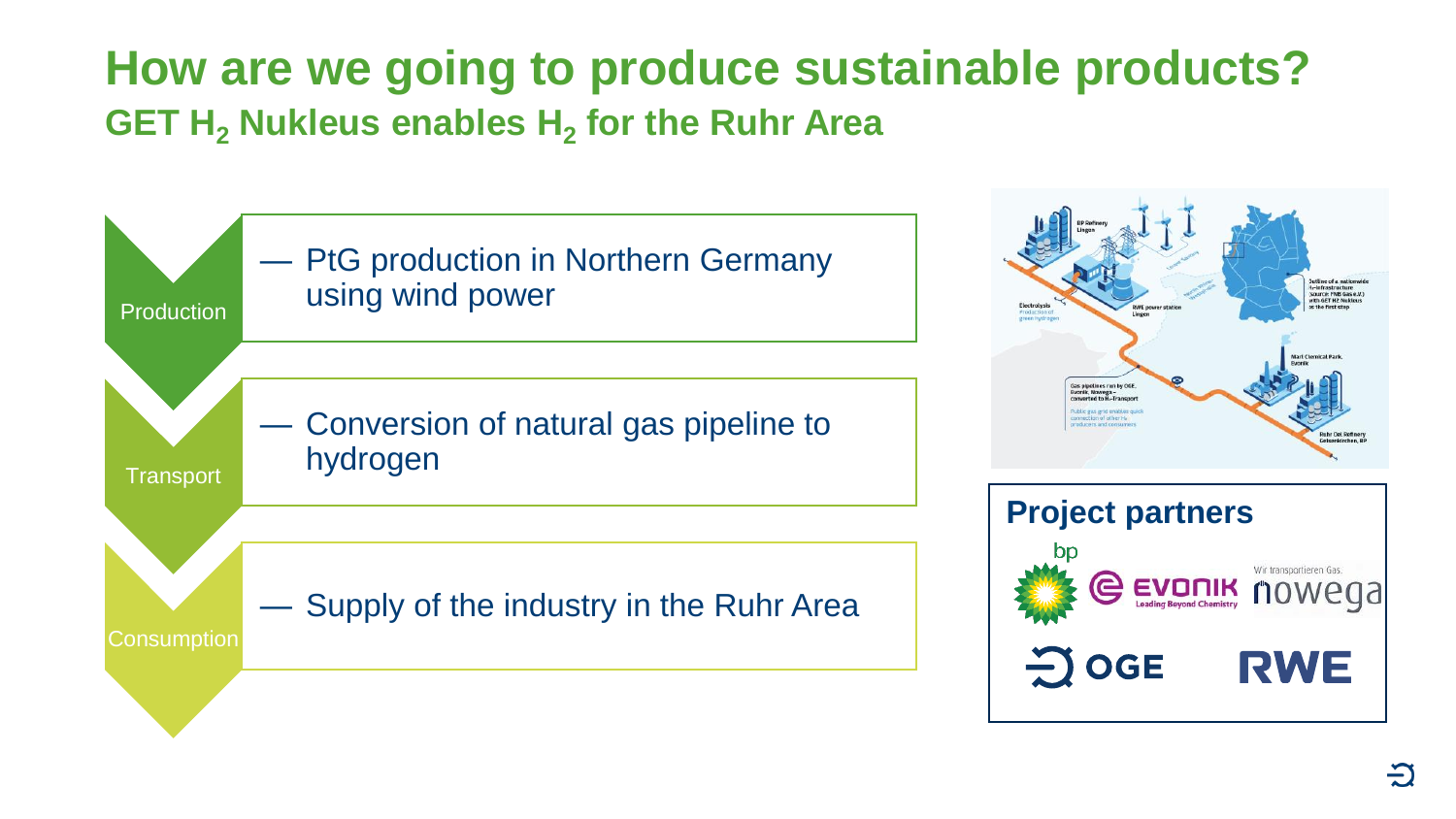# **What will be the starting point?**

**H2morrow - Taking hydrogen supply to the next level**



 $\begin{array}{c}\n\overrightarrow{p} \\
\hline\n\overrightarrow{q} \\
\hline\n\overrightarrow{p} \\
\hline\n\overrightarrow{p} \\
\overrightarrow{p} \\
\overrightarrow{p} \\
\overrightarrow{p} \\
\overrightarrow{p} \\
\overrightarrow{p} \\
\overrightarrow{p} \\
\overrightarrow{p} \\
\overrightarrow{p} \\
\overrightarrow{p} \\
\overrightarrow{p} \\
\overrightarrow{p} \\
\overrightarrow{p} \\
\overrightarrow{p} \\
\overrightarrow{p} \\
\overrightarrow{p} \\
\overrightarrow{p} \\
\overrightarrow{p} \\
\overrightarrow{p} \\
\overrightarrow{p} \\
\overrightarrow{p} \\
\overrightarrow{p} \\
\overrightarrow{p} \\
\overrightarrow{p} \\
\overrightarrow{p} \\
\overrightarrow{$ 

 $\omega$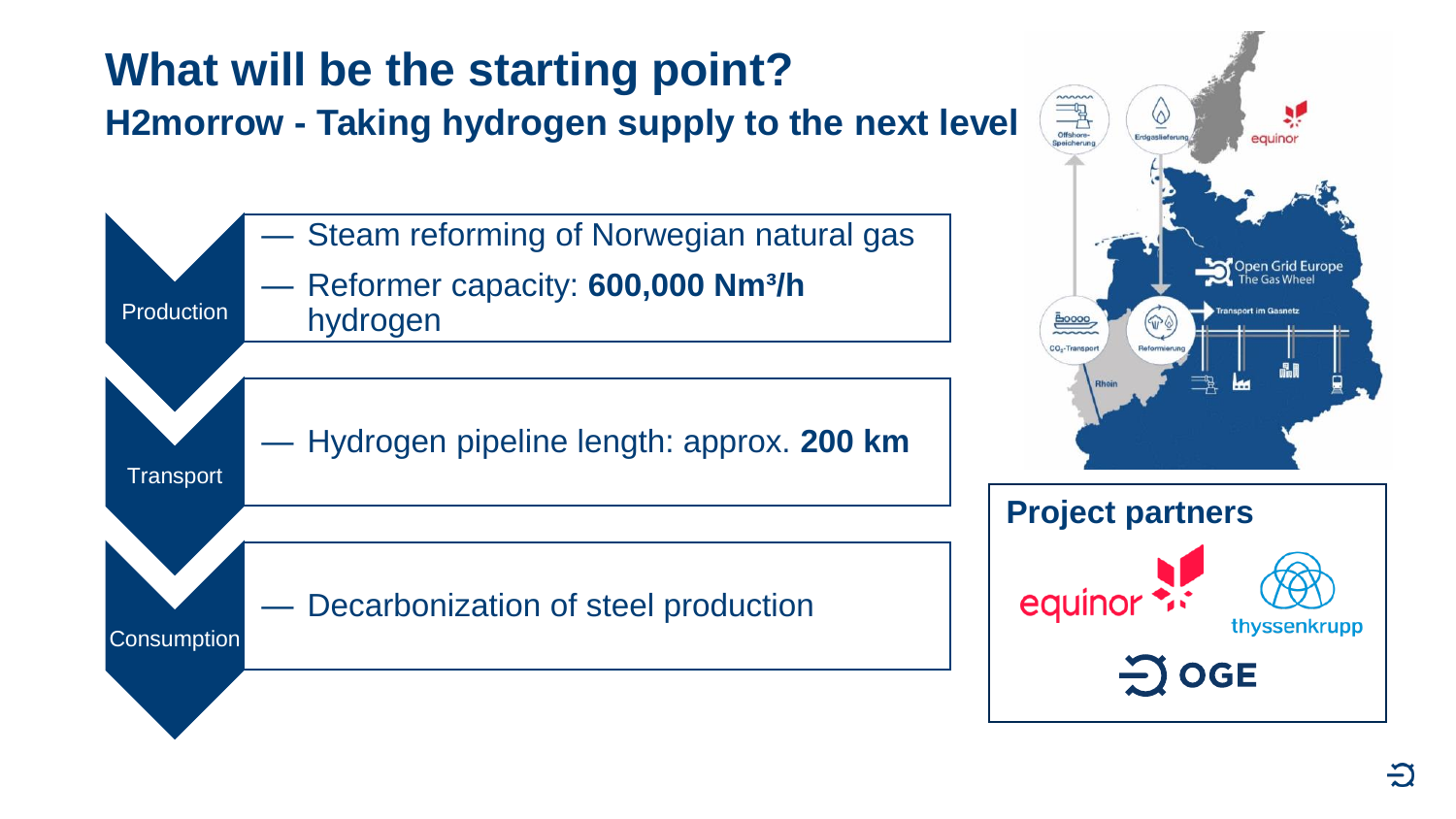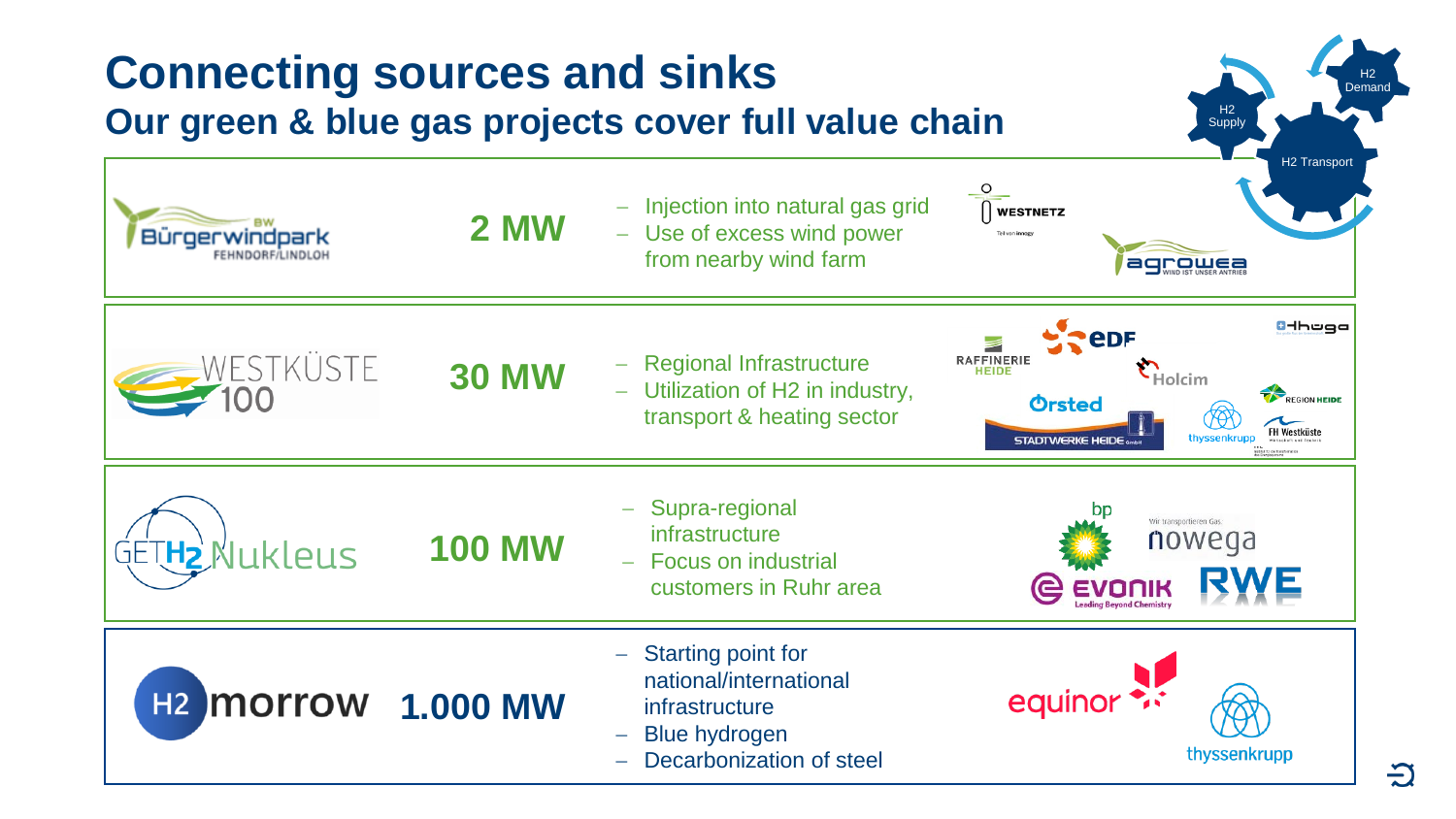# **Conclusion**

#### **To achieve the climate protection goals, we have to act now**

- I. Enable sector coupling, Power2Gas and hydrogen
- II. Use gas networks as an indispensable part of the energy transition
- III. Adapt the bounding conditions (e. g. EnWG)